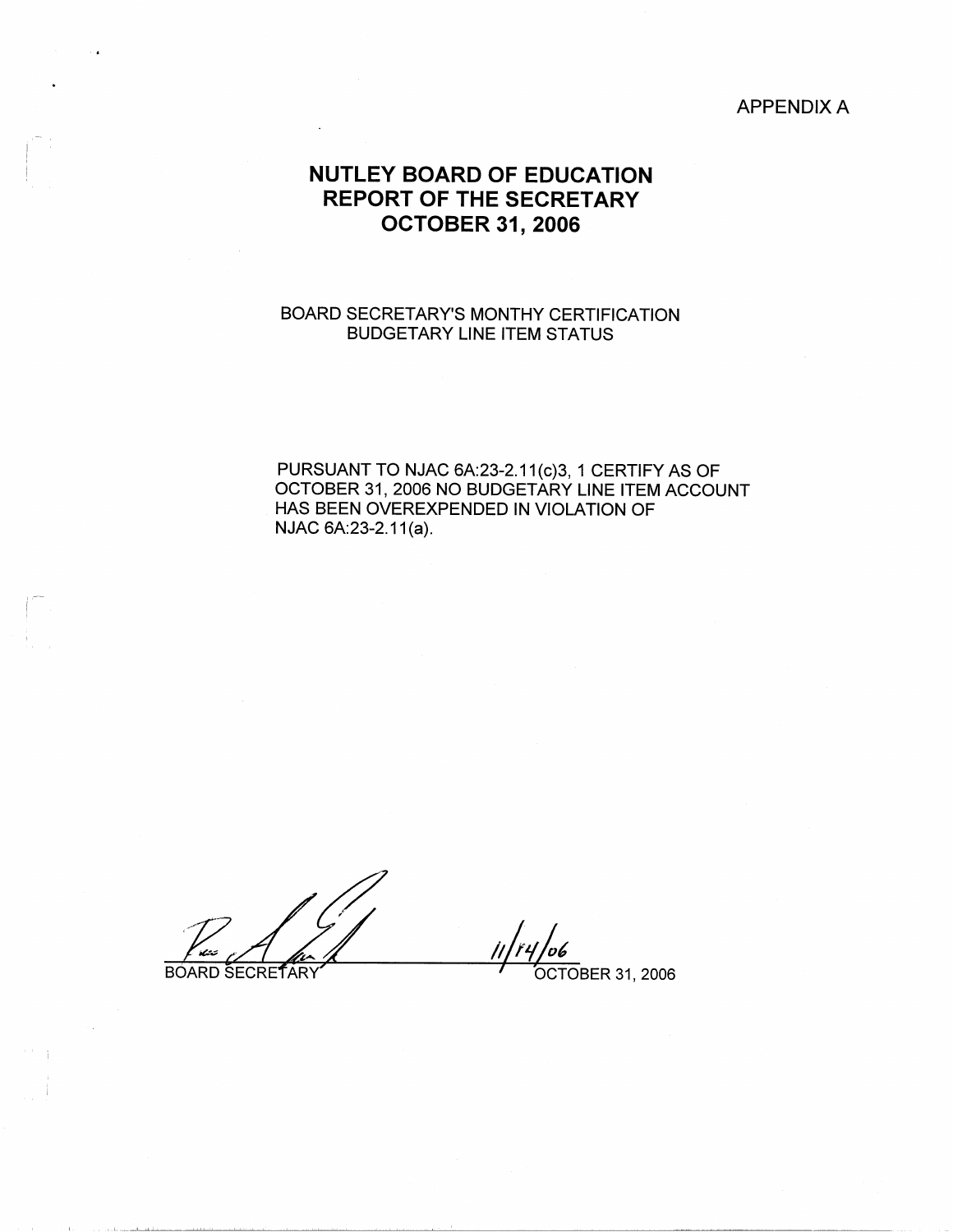$\bullet$ 

**Starting date 7/1/2006 Ending date 10/31/2006 Fund: 10 GENERAL CURRENT EXPENSE** 

|     | Assets:   |                                             | <b>Assets and Resources</b>        |                   |                 |
|-----|-----------|---------------------------------------------|------------------------------------|-------------------|-----------------|
| 101 |           | Cash in bank                                |                                    |                   | \$3,910,621.98  |
|     | 102 - 106 | Cash Equivalents                            |                                    |                   | \$4,400.00      |
| 111 |           | Investments                                 |                                    |                   | \$0.00          |
| 116 |           | Capital Reserve Account                     |                                    |                   | \$103,017.41    |
| 121 |           | Tax levy Receivable                         |                                    |                   | \$0.00          |
|     |           | Accounts Receivable:                        |                                    |                   |                 |
| 132 |           | Interfund                                   |                                    | \$1,734.85        |                 |
| 141 |           | Intergovernmental - State                   |                                    | \$123,362.12      |                 |
| 142 |           | Intergovernmental - Federal                 |                                    | \$0.00            |                 |
| 143 |           | Intergovernmental - Other                   |                                    | (\$7,981.54)      |                 |
|     | 153, 154  | Other (net of estimated uncollectable of \$ |                                    | \$135.39          | \$117,250.82    |
|     |           | Loans Receivable:                           |                                    |                   |                 |
| 131 |           | Interfund                                   |                                    | \$0.00            |                 |
|     | 151, 152  | Other (Net of estimated uncollectable of \$ |                                    | \$0.00            | \$0.00          |
|     |           | <b>Other Current Assets</b>                 |                                    |                   | \$0.00          |
|     |           | <b>Resources:</b>                           |                                    |                   |                 |
| 301 |           | <b>Estimated revenues</b>                   |                                    | \$46,697,423.00   |                 |
| 302 |           | Less revenues                               |                                    | (\$13,340,026.39) | \$33,357,396.61 |
|     |           | <b>Total assets and resources</b>           |                                    |                   | \$37,492,686.82 |
|     |           |                                             | <b>Liabilities and fund equity</b> |                   |                 |
|     |           | Liabilities:                                |                                    |                   |                 |
| 411 |           | Intergovernmental accounts payable - state  |                                    |                   | \$853.16        |
| 421 |           | Accounts payable                            |                                    |                   | \$408,366.69    |
| 431 |           | Contracts payable                           |                                    |                   | \$0.00          |
| 451 |           | Loans payable                               |                                    |                   | \$0.00          |

481 Deferred revenues Other current liabilities

 $\mathcal{A} \in \mathbb{R}^{n \times n}$ 

**Total liabilities** 

**\$764,113.19** 

\$354,893.34

\$0.00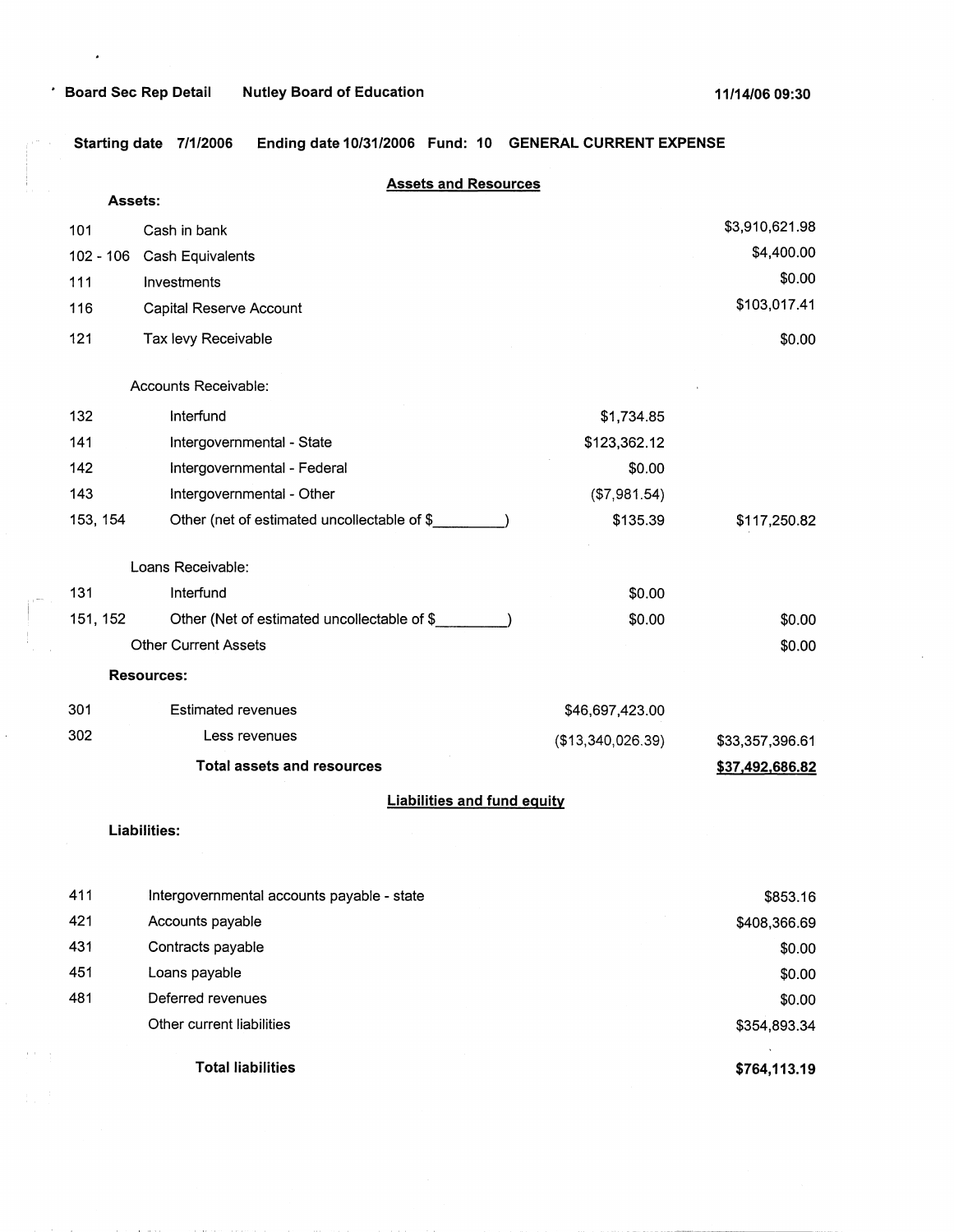**Starting date 7/1/2006 Ending date 10/31/2006 Fund: 10 GENERAL CURRENT EXPENSE** 

### **Fund Balance:**

753,754 761 604 Appropriated: Reserve for encumbrances Capital reserve account - July Add: Increase in capital reserve 307 309 762 751,752,76x 601 Less: Budgeted w/d from capital reserve eligible costs Less: Budgeted w/d from capital reserve excess costs Adult education programs Other reserves Appropriations 602 Less: Expenditures (\$12,591,603.12) Encumbrances (\$33,396,304.69) Total appropriated Unappropriated: 770 Fund balance, July 1 303 Budgeted fund balance Total fund balance **Total liabilities and fund equity Recapitulation of Budgeted Fund Balance:**  \$48,000,840.51 (\$45,987,907.81) **Budgeted**  \$33,681,619.85 \$96,659.91 \$0.00 \$0.00 \$0.00 \$0.00 \$0.00 \$2,012,932.70 \$35,791,212.46 \$2,240,778.68 (\$1,303,417.51) **Actual**  \$96,659.91 \$36,728,573.63 **\$37,492,686.82 Variance** 

| Appropriations                     | \$48,000,840.51   | \$45,987,907.81   | \$2,012,932.70       |
|------------------------------------|-------------------|-------------------|----------------------|
| Revenues                           | (\$46,697,423.00) | (\$13,340,026.39) | (\$33,357,396.61)    |
| Subtotal                           | \$1,303,417.51    | \$32,647,881.42   | ( \$31, 344, 463.91) |
| Change in capital reserve account: |                   |                   |                      |
| Plus - Increase in reserve         | \$0.00            | \$6,357.50        | (\$6,357.50)         |
| Less - Withdrawal from reserve     | \$0.00            | \$0.00            |                      |
| Subtotal                           | \$1,303,417.51    | \$32,654,238.92   | (\$31,350,821.41)    |
| Less: Adjustment for prior year    | \$0.00            | \$0.00            |                      |
| Budgeted fund balance              | \$1,303,417.51    | \$32,654,238.92   | (\$31,350,821.41)    |

 $\mathbb{Z}$ 

Prepared and submitted by :

Board Secretary

,<br>14/66

Date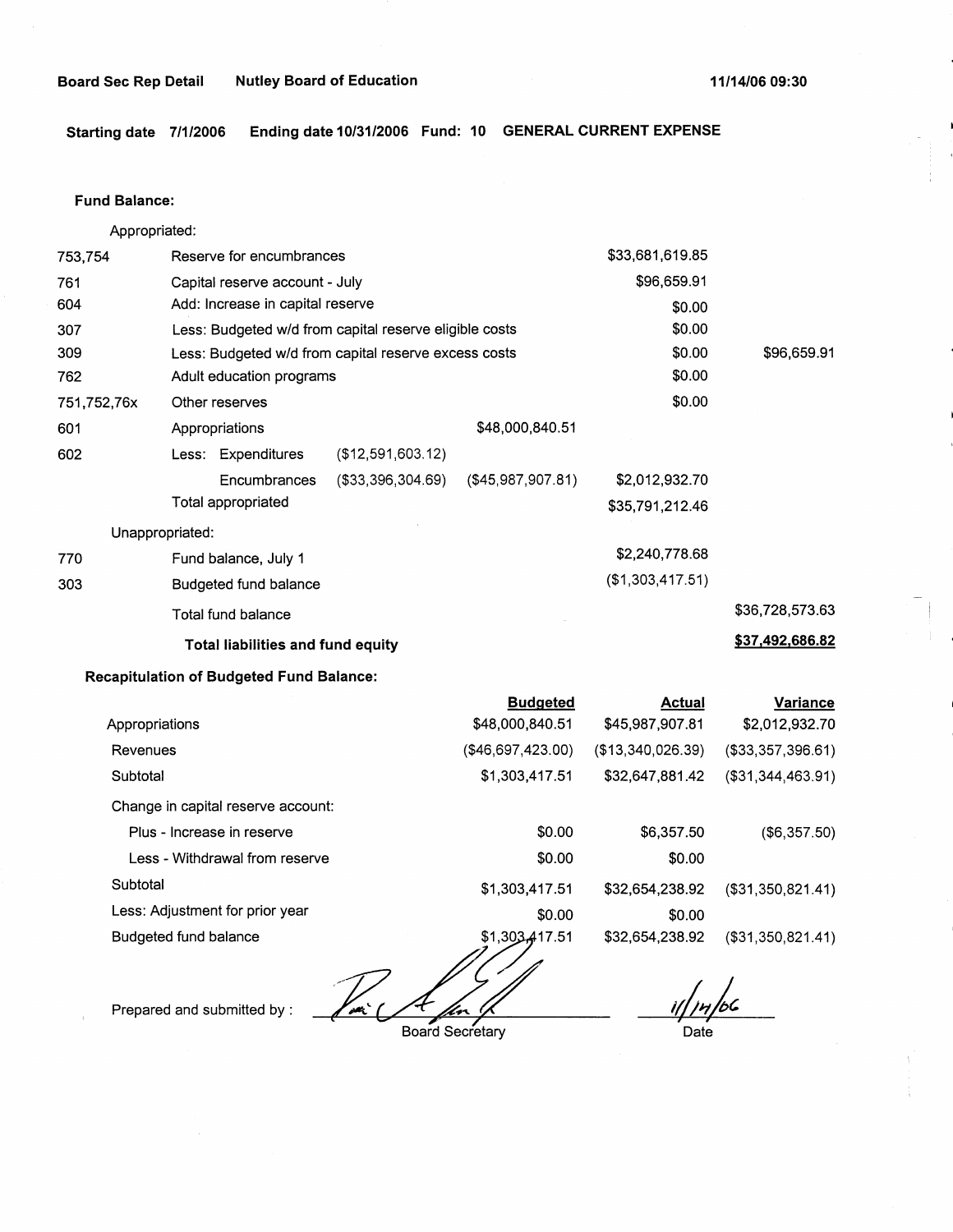×

**Starting date 7/1/2006 Ending date 10/31/2006 Fund: 20 SPECIAL REVENUE FUNDS** 

| <b>Assets and Resources</b> |                                             |                |                |
|-----------------------------|---------------------------------------------|----------------|----------------|
| Assets:                     |                                             |                |                |
| 101                         | Cash in bank                                |                | \$152,340.97   |
| $102 - 106$                 | Cash Equivalents                            |                | \$0.00         |
| 111                         | Investments                                 |                | \$0.00         |
| 116                         | Capital Reserve Account                     |                | \$0.00         |
| 121                         | Tax levy Receivable                         |                | \$0.00         |
|                             | Accounts Receivable:                        |                |                |
| 132                         | Interfund                                   | \$0.00         |                |
| 141                         | Intergovernmental - State                   | \$694.07       |                |
| 142                         | Intergovernmental - Federal                 | \$440.96       |                |
| 143                         | Intergovernmental - Other                   | \$0.00         |                |
| 153, 154                    | Other (net of estimated uncollectable of \$ | \$0.00         | \$1,135.03     |
|                             | Loans Receivable:                           |                |                |
| 131                         | Interfund                                   | \$0.00         |                |
| 151, 152                    | Other (Net of estimated uncollectable of \$ | \$0.00         | \$0.00         |
|                             | <b>Other Current Assets</b>                 |                | \$0.00         |
|                             | <b>Resources:</b>                           |                |                |
| 301                         | <b>Estimated revenues</b>                   | \$1,459,456.00 |                |
| 302                         | Less revenues                               | (\$125,979.25) | \$1,333,476.75 |
|                             | <b>Total assets and resources</b>           |                | \$1,486,952.75 |
|                             | <b>Liabilities and fund equity</b>          |                |                |
|                             | <b>Liabilities:</b>                         |                |                |
|                             |                                             |                |                |
| 411                         | Intergovernmental accounts payable - state  |                | \$3,603.26     |
| 421                         | Accounts payable                            |                | \$29,426.37    |
| 431                         | Contracts payable                           |                | \$0.00         |
| 451                         | Loans payable                               |                | \$0.00         |
| 481                         | Deferred revenues                           |                | \$117,051.44   |

**Total liabilities** 

 $\hat{f}$ 

Other current liabilities

**\$150,469.17** 

\$388.10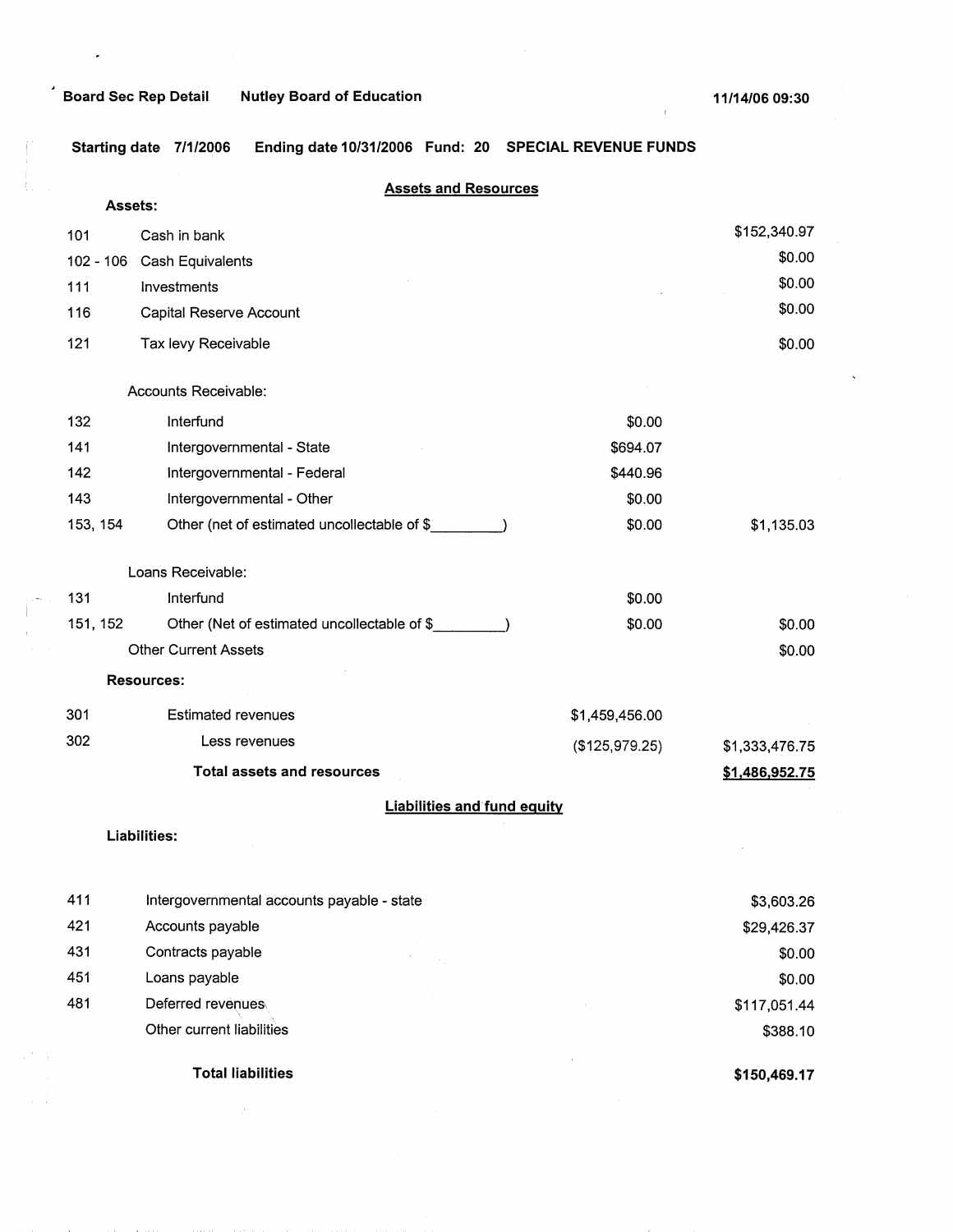**Starting date 7/1/2006 Ending date 10/31/2006 Fund: 20 SPECIAL REVENUE FUNDS** 

### **Fund Balance:**

753,754 761 604 Appropriated: Reserve for encumbrances . Capital reserve account - July Add: Increase in capital reserve 307 309 762 751,752,76x 601 Less: Budgeted w/d from capital reserve eligible costs Less: Budgeted w/d from capital reserve excess costs Adult education programs 602 Other reserves Appropriations Less: Expenditures **Encumbrances** Total appropriated Unappropriated: 770 Fund balance, July 1 303 Budgeted fund balance Total fund balance (\$296,091.35) (\$389,288.66) **Total liabilities and fund equity Recapitulation of Budgeted Fund Balance:**  Appropriations Revenues **Subtotal** Change in capital reserve account: Plus - Increase in reserve \$1,776,652.50 (\$685,380.01) **Budgeted**  \$1,776,652.50 (\$1,459,456.00) \$317,196.50 \$0.00 \$399,137.16 \$0.00 \$0.00 \$0.00 \$0.00 \$0.00 \$0.00 \$1,091,272.49 \$1,490,409.65 \$163,270.43 (\$317,196.50) **Actual**  \$685,380.01 (\$125,979.25) \$559,400.76 \$0.00 \$0.00 \$1,336,483.58 **\$1,486,952.75 Variance**  \$1,091,272.49 (\$1,333,476.75) (\$242,204.26) \$0.00

Less - Withdrawal from reserve **Subtotal** Less: Adjustment for prior year Budgeted fund balance \$0.00 \$317,196.50 \$0.00 \$317,196.50

*11/14/06*<br>Date

\$559,400.76

Prepared and submitted by :

Board Secretary

\$0.00 \$559,400.76 \$0.00 (\$242,204.26)

(\$242,204.26)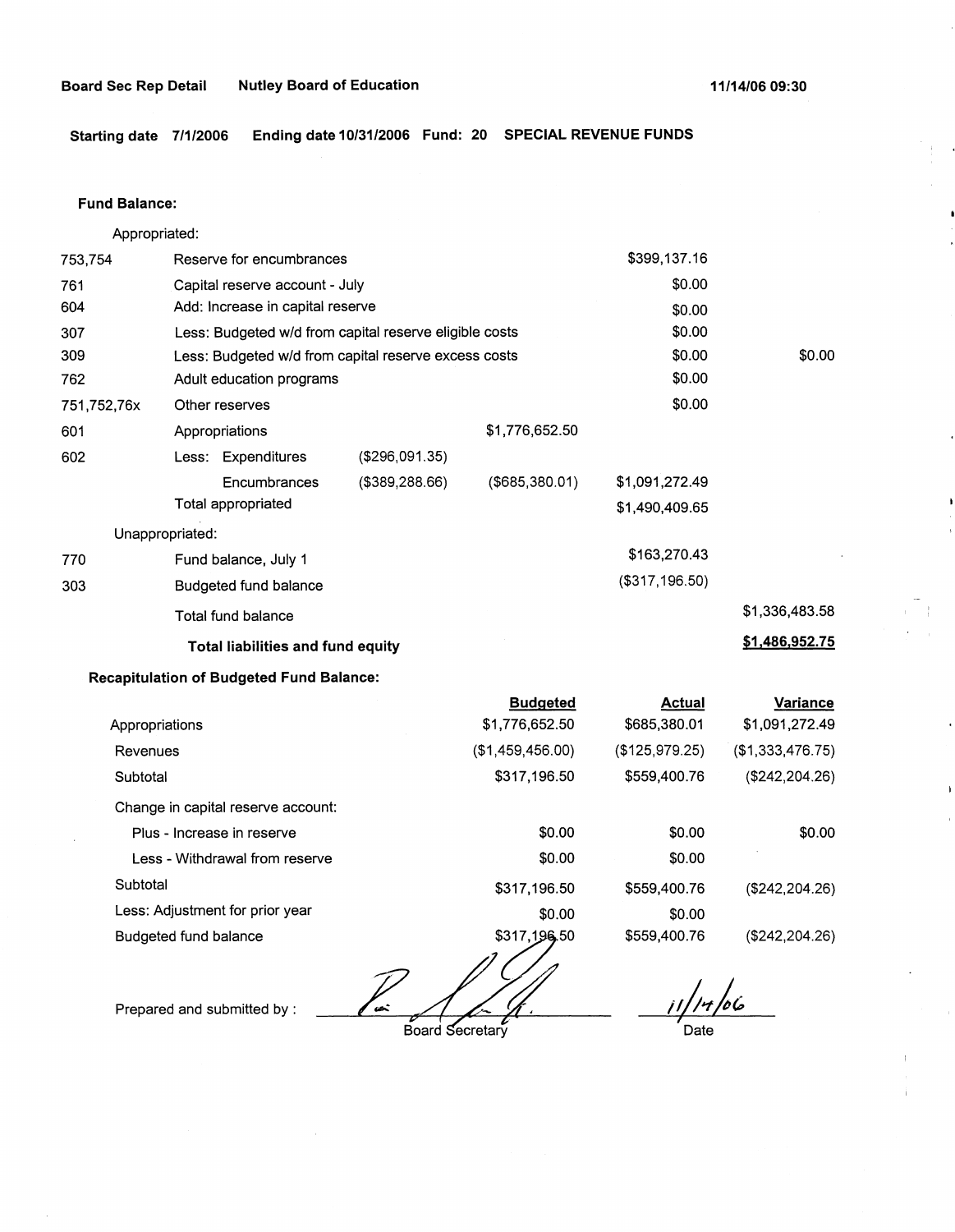### ' **Board Sec Rep Detail Nutley Board of Education**

 $\tilde{\phantom{a}}$ 

 $\hat{\Gamma}$ 

 $\frac{1}{2} \frac{1}{2} \left( \frac{1}{2} \right)$ 

 $\mathcal{A}^+$  .

 $\sim$   $\alpha$ 

**Starting date 7/1/2006 Ending date 10/31/2006 Fund: 30 CAPITAL PROJECTS FUNDS** 

|          |                                             | <b>Assets and Resources</b>        |                |
|----------|---------------------------------------------|------------------------------------|----------------|
|          | Assets:                                     |                                    |                |
| 101      | Cash in bank                                |                                    | (\$523,728.30) |
|          | 102 - 106 Cash Equivalents                  |                                    | \$0.00         |
| 111      | Investments                                 |                                    | \$0.00         |
| 116      | Capital Reserve Account                     |                                    | \$0.00         |
| 121      | Tax levy Receivable                         |                                    | \$0.00         |
|          | Accounts Receivable:                        |                                    |                |
| 132      | Interfund                                   | \$22,659.00                        |                |
| 141      | Intergovernmental - State                   | \$8,900,787.64                     |                |
| 142      | Intergovernmental - Federal                 | \$0.00                             |                |
| 143      | Intergovernmental - Other                   | \$40,000.00                        |                |
| 153, 154 | Other (net of estimated uncollectable of \$ | \$0.00                             | \$8,963,446.64 |
|          | Loans Receivable:                           |                                    |                |
| 131      | Interfund                                   | \$0.00                             |                |
| 151, 152 | Other (Net of estimated uncollectable of \$ | \$0.00                             | \$0.00         |
|          | <b>Other Current Assets</b>                 |                                    | \$0.00         |
|          | <b>Resources:</b>                           |                                    |                |
| 301      | <b>Estimated revenues</b>                   | \$0.00                             |                |
| 302      | Less revenues                               | \$0.00                             | \$0.00         |
|          | <b>Total assets and resources</b>           |                                    | \$8,439,718.34 |
|          |                                             | <b>Liabilities and fund equity</b> |                |
|          | Liabilities:                                |                                    |                |
| 101      | Cash in bank                                |                                    | (\$523,728.30) |
| 411      | Intergovernmental accounts payable - state  |                                    | \$0.00         |
| 421      | Accounts payable                            |                                    | \$12,652.20    |
| 431      | Contracts payable                           |                                    | \$0.00         |
| 451      | Loans payable                               |                                    | \$0.00         |
| 481      | Deferred revenues                           |                                    | \$8,421,365.00 |
|          | Other current liabilities                   |                                    | \$23,481.48    |
|          | <b>Total liabilities</b>                    |                                    | \$8,457,498.68 |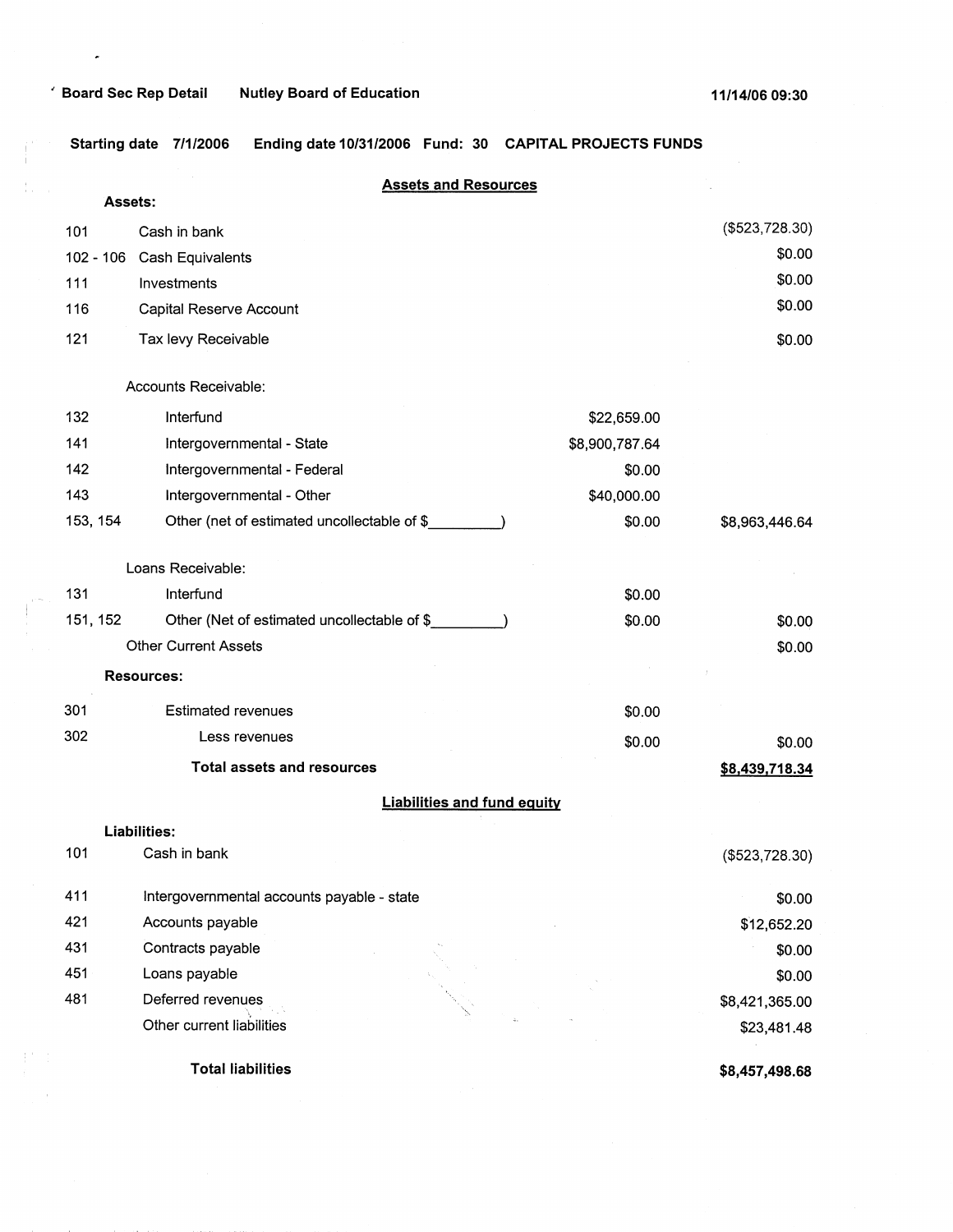**Starting date 7/1/2006 Ending date 10/31/2006 Fund: 30 CAPITAL PROJECTS FUNDS** 

### **Fund Balance:**

Appropriated: 753,754 Reserve for encumbrances Capital reserve account - July Add: Increase in capital reserve 761 604 307 309 762 751,752,76x 601 Less: Budgeted w/d from capital reserve eligible costs Less: Budgeted w/d from capital reserve excess costs Adult education programs Other reserves Appropriations \$16,419,603.57 602 (\$8,014,031.91) **Less:** Expenditures 770 303 **Encumbrances** Total appropriated Unappropriated: Fund balance, July 1 Budgeted fund balance Total fund balance (\$7,895,337.91) (\$15,909,369.82) **Total liabilities and fund equity Recapitulation of Budgeted Fund Balance:**  \$23,730,041.54 \$0.00 \$0.00 \$0.00 \$0.00 \$0.00 \$13,393,710.66 \$510,233.75 \$37,633,985.95 (\$21,232,162.72) (\$16,419,603.57) \$0.00 (\$17,780.34) **\$8,439,718.34** 

|                                    | <b>Budgeted</b> | <b>Actual</b>                     | <b>Variance</b> |
|------------------------------------|-----------------|-----------------------------------|-----------------|
| Appropriations                     | \$16,419,603.57 | \$15,909,369.82                   | \$510,233.75    |
| Revenues                           | \$0.00          | \$0.00                            | \$0.00          |
| Subtotal                           | \$16,419,603.57 | \$15,909,369.82                   | \$510,233.75    |
| Change in capital reserve account: |                 |                                   |                 |
| Plus - Increase in reserve         | \$0.00          | \$0.00                            | \$0.00          |
| Less - Withdrawal from reserve     | \$0.00          | \$0.00                            |                 |
| Subtotal                           | \$16,419,603.57 | \$15,909,369.82                   | \$510,233.75    |
| Less: Adjustment for prior year    | \$0.00          | \$0.00                            |                 |
| Budgeted fund balance              | \$16,419,603.57 | \$15,909,369.82                   | \$510,233.75    |
|                                    |                 | <b>Contract Contract Contract</b> |                 |

Prepared and submitted by :

Board Secretary

*10\_61!~* 

Date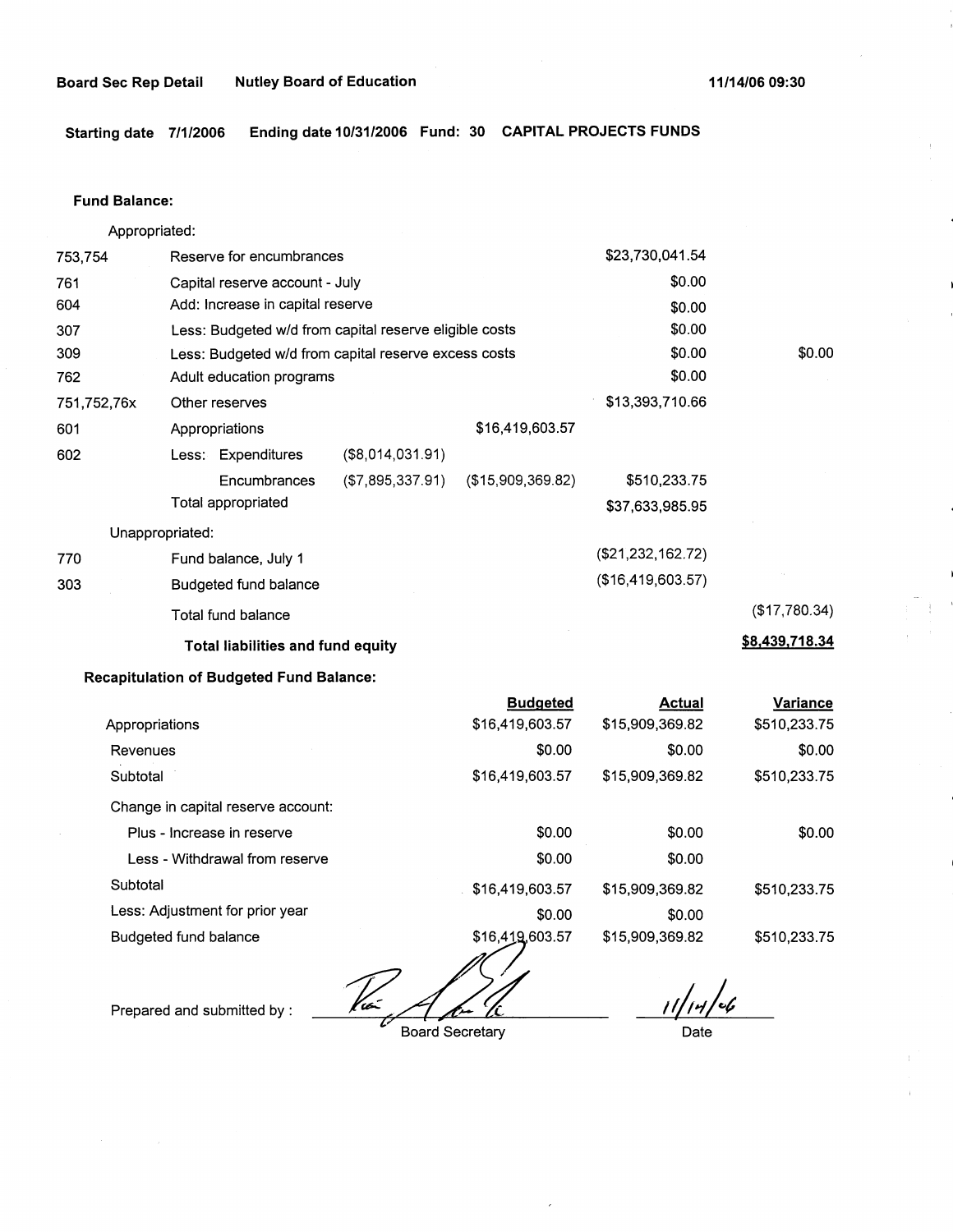# ·· **Board Sec Rep Detail Nutley Board of Education**

**Starting date 7/1/2006 Ending date 10/31/2006 Fund: 40 DEBT SERVICE FUNDS** 

|          |                                             | <b>Assets and Resources</b>        |                  |              |
|----------|---------------------------------------------|------------------------------------|------------------|--------------|
| Assets:  |                                             |                                    |                  |              |
| 101      | Cash in bank                                |                                    |                  | \$797,426.62 |
|          | 102 - 106 Cash Equivalents                  |                                    |                  | \$0.00       |
| 111      | Investments                                 |                                    |                  | \$0.00       |
| 116      | Capital Reserve Account                     |                                    |                  | \$0.00       |
| 121      | Tax levy Receivable                         |                                    |                  | \$0.00       |
|          | Accounts Receivable:                        |                                    |                  |              |
| 132      | Interfund                                   |                                    | \$21,747.60      |              |
| 141      | Intergovernmental - State                   |                                    | \$0.00           |              |
| 142      | Intergovernmental - Federal                 |                                    | \$0.00           |              |
| 143      | Intergovernmental - Other                   |                                    | \$0.00           |              |
| 153, 154 | Other (net of estimated uncollectable of \$ |                                    | \$0.00           | \$21,747.60  |
|          | Loans Receivable:                           |                                    |                  |              |
| 131      | Interfund                                   |                                    | \$0.00           |              |
| 151, 152 | Other (Net of estimated uncollectable of \$ |                                    | \$0.00           | \$0.00       |
|          | <b>Other Current Assets</b>                 |                                    |                  | \$0.00       |
|          | <b>Resources:</b>                           |                                    |                  |              |
| 301      | <b>Estimated revenues</b>                   |                                    | \$1,279,362.00   |              |
| 302      | Less revenues                               |                                    | (\$1,271,882.00) | \$7,480.00   |
|          | <b>Total assets and resources</b>           |                                    |                  | \$826,654.22 |
|          |                                             | <b>Liabilities and fund equity</b> |                  |              |
|          | Liabilities:                                |                                    |                  |              |
|          |                                             |                                    |                  |              |
| 411      | Intergovernmental accounts payable - state  |                                    |                  | \$0.00       |
| 421      | Accounts payable                            |                                    |                  | \$0.00       |
| 431      | Contracts payable                           |                                    |                  | \$0.00       |
| 451      | Loans payable                               |                                    |                  | \$0.00       |
| 481      | Deferred revenues                           |                                    |                  | \$0.00       |
|          | Other current liabilities                   |                                    |                  | \$0.00       |

**Total liabilities** 

**\$0.00**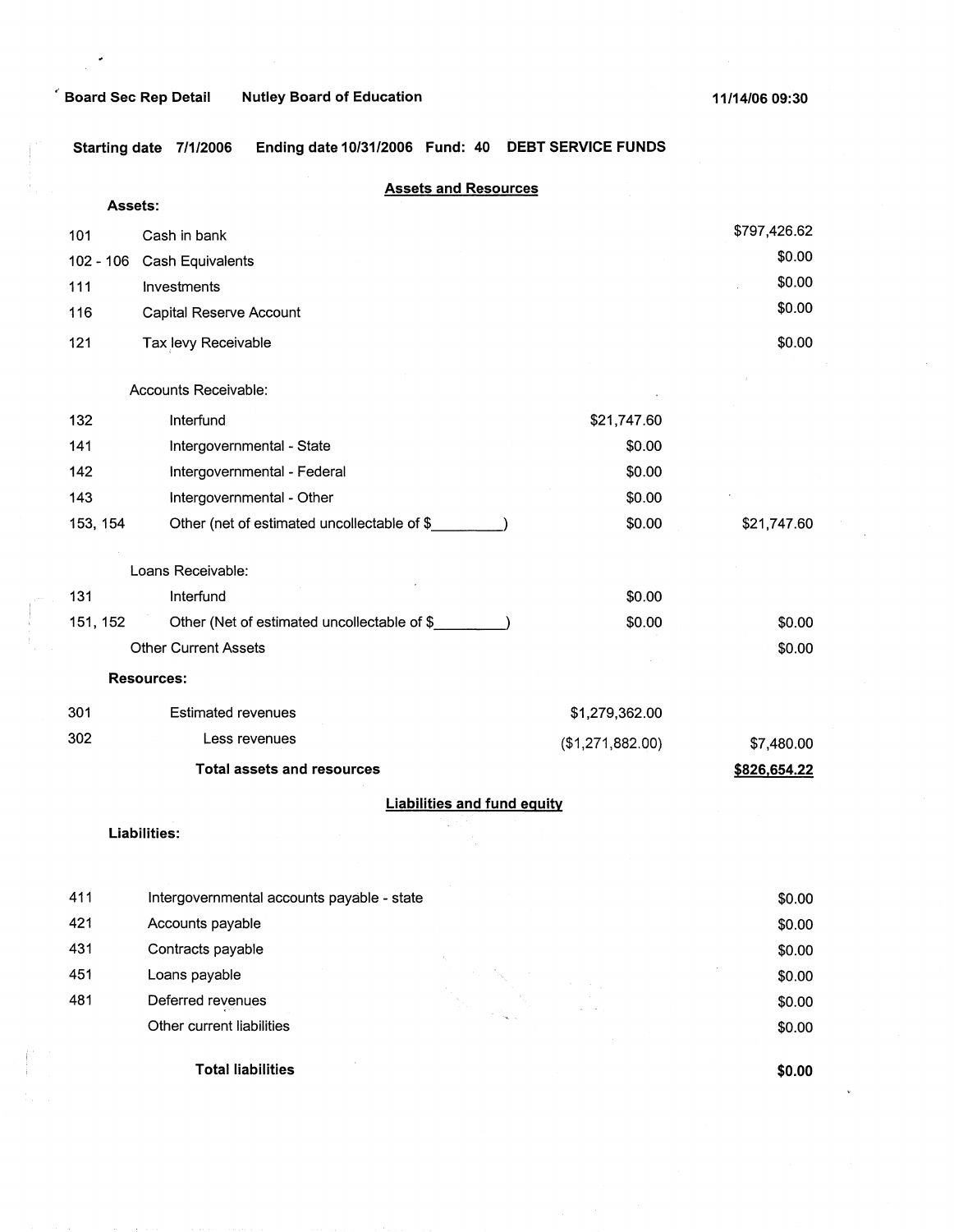**Starting date 7/1/2006 Ending date 10/31/2006 Fund: 40 DEBT SERVICE FUNDS** 

### **Fund Balance:**

753,754 761 604 Appropriated: Reserve for encumbrances Capital reserve account - July Add: Increase in capital reserve 307 309 762 751,752,76x 601 Less: Budgeted w/d from capital reserve eligible costs Less: Budgeted w/d from capital reserve excess costs Adult education programs 602 770 303 Other reserves Appropriations Less: Expenditures **Encumbrances** Total appropriated Unappropriated: Fund balance, July 1 Budgeted fund balance Total fund balance (\$467,963.00) (\$826,653.00) \$1,294,617.00 (\$1,294,616.00) **Total liabilities and fund equity**  \$826,653.00 \$0.00 \$0.00 \$0.00 \$0.00 \$0.00 \$0.00 \$1.00 \$826,654.00 \$15,254.72 (\$15,255.00) \$0.00 \$826,653.72 **\$826,653.72** 

### **Recapitulation of Budgeted Fund Balance:**

|                                    | <b>Budgeted</b>  | <b>Actual</b>    | Variance     |
|------------------------------------|------------------|------------------|--------------|
| Appropriations                     | \$1,294,617.00   | \$1,294,616.00   | \$1.00       |
| Revenues                           | (\$1,279,362.00) | (\$1,271,882.00) | (\$7,480.00) |
| Subtotal                           | \$15,255.00      | \$22,734.00      | (\$7,479.00) |
| Change in capital reserve account: |                  |                  |              |
| Plus - Increase in reserve         | \$0.00           | \$0.00           | \$0.00       |
| Less - Withdrawal from reserve     | \$0.00           | \$0.00           |              |
| Subtotal                           | \$15,255.00      | \$22,734.00      | (\$7,479.00) |
| Less: Adjustment for prior year    | \$0.00           | \$0.00           |              |
| Budgeted fund balance              | \$15,255.00      | \$22,734.00      | (\$7,479.00) |
|                                    |                  |                  |              |

**(-l**   $\frac{1}{\sqrt{2}}$  . Soard Secretary

Prepared and submitted by :

 $\frac{1}{11}$ 

Date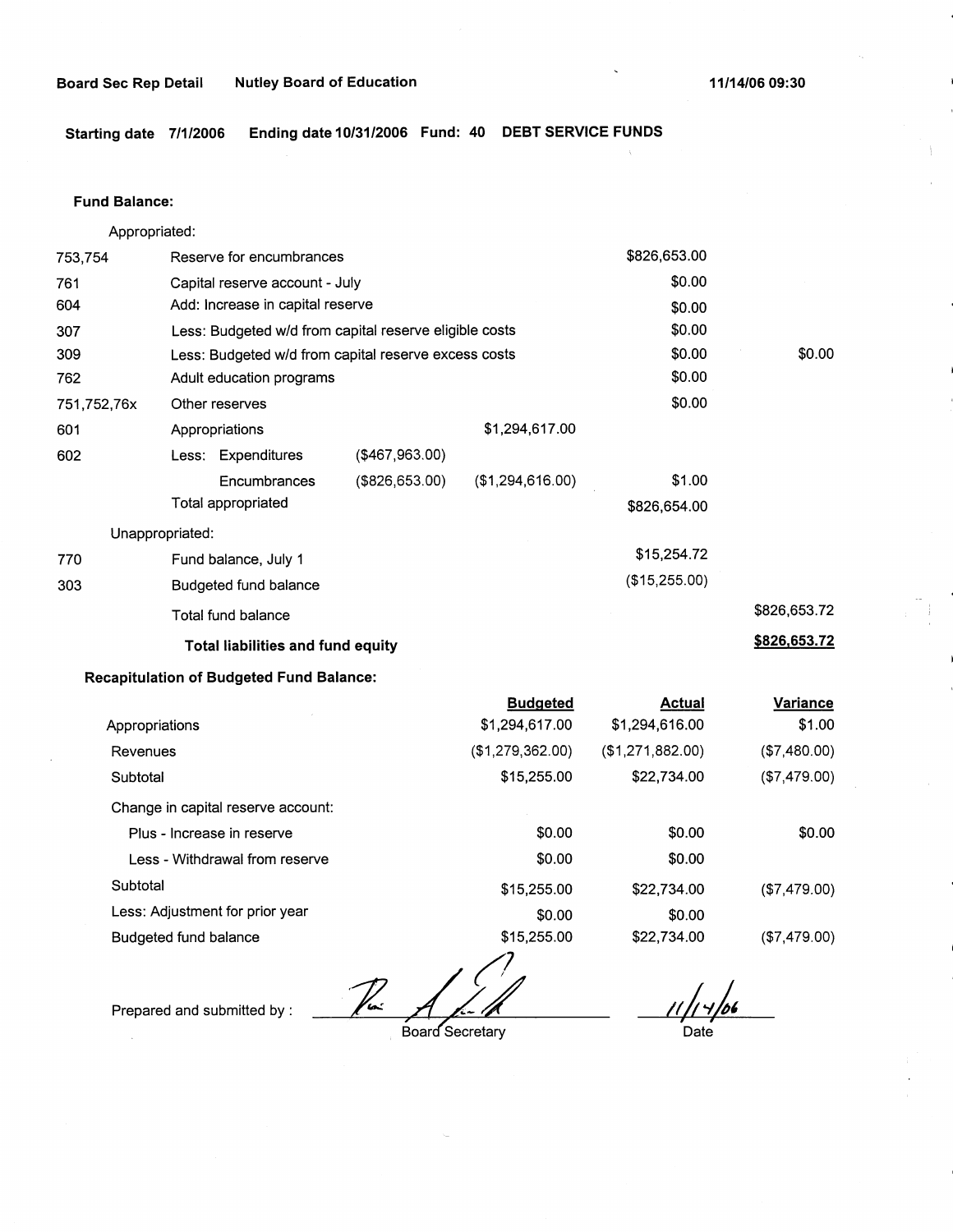# ' **Board Sec Rep Detail Nutley Board of Education**

۳ l.

**Starting date 7/1/2006 Ending date 10/31/2006 Fund: 50 ENTERPRISE FUND** 

|          |                | <b>Assets and Resources</b>                 |                                    |                  |
|----------|----------------|---------------------------------------------|------------------------------------|------------------|
|          | <b>Assets:</b> |                                             |                                    |                  |
| 101      |                | Cash in bank                                |                                    | (\$46,066.04)    |
|          | 102 - 106      | Cash Equivalents                            |                                    | \$592.00         |
| 111      |                | Investments                                 |                                    | \$0.00           |
| 116      |                | Capital Reserve Account                     |                                    | \$0.00           |
| 121      |                | Tax levy Receivable                         |                                    | \$0.00           |
|          |                | Accounts Receivable:                        |                                    |                  |
| 132      |                | Interfund                                   | \$0.00                             |                  |
| 141      |                | Intergovernmental - State                   | \$4,792.02                         |                  |
| 142      |                | Intergovernmental - Federal                 | (\$5,887.30)                       |                  |
| 143      |                | Intergovernmental - Other                   | \$468.72                           |                  |
| 153, 154 |                | Other (net of estimated uncollectable of \$ | \$8,146.72                         | \$7,520.16       |
|          |                | Loans Receivable:                           |                                    |                  |
| 131      |                | Interfund                                   | \$0.00                             |                  |
|          | 151, 152       | Other (Net of estimated uncollectable of \$ | \$0.00                             | \$0.00           |
|          |                | <b>Other Current Assets</b>                 |                                    | \$15,874.03      |
|          |                | <b>Resources:</b>                           |                                    |                  |
| 301      |                | <b>Estimated revenues</b>                   | \$0.00                             |                  |
| 302      |                | Less revenues                               | ( \$43,785.20)                     | (\$43,785.20)    |
|          |                | <b>Total assets and resources</b>           |                                    | $($ \$65,865.05) |
|          |                |                                             | <b>Liabilities and fund equity</b> |                  |
|          |                | Liabilities:                                |                                    |                  |
| 101      |                | Cash in bank                                |                                    | (\$46,066.04)    |
| 411      |                | Intergovernmental accounts payable - state  |                                    | \$0.00           |
| 421      |                | Accounts payable                            |                                    | \$44,153.80      |
| 431      |                | Contracts payable                           |                                    | \$0.00           |
| 451      |                | Loans payable                               |                                    | \$0.00           |
| 481      |                | Deferred revenues                           |                                    | \$0.00           |
|          |                | Other current liabilities                   |                                    | \$32,116.50      |
|          |                | <b>Total liabilities</b>                    |                                    | \$76,270.30      |

 $\lambda$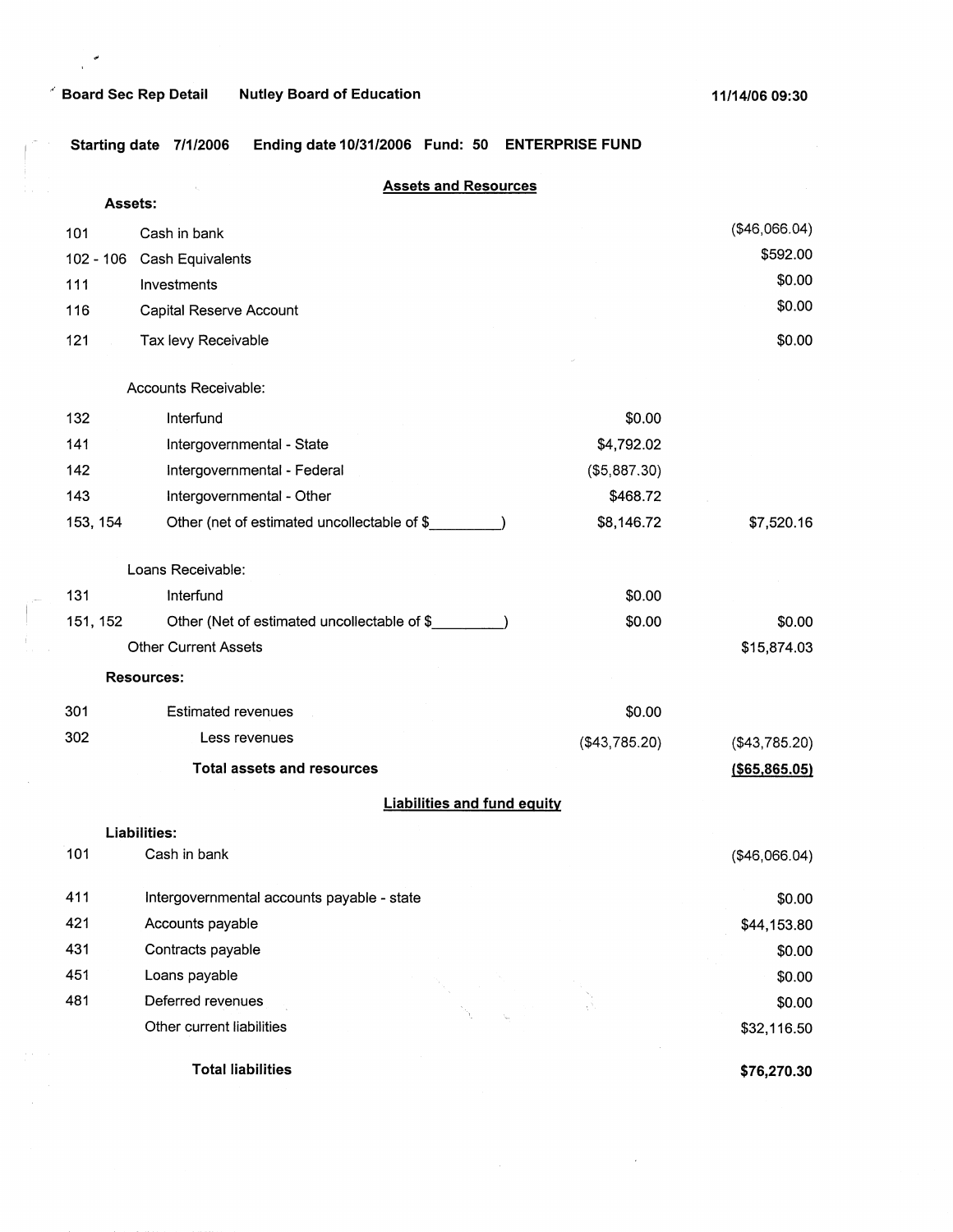**Starting date 7/1/2006 Ending date 10/31/2006 Fund: 50 ENTERPRISE FUND** 

### **Fund Balance:**

753,754 761 604 Appropriated: Reserve for encumbrances Capital reserve account - July Add: Increase in capital reserve 307 309 762 751,752,76x 601 Less: Budgeted w/d from capital reserve eligible costs Less: Budgeted w/d from capital reserve excess costs Adult education programs 602 770 303 Other reserves Appropriations Less: Expenditures **Encumbrances** Total appropriated Unappropriated: Fund balance, July 1 Budgeted fund balance Total fund balance (\$192,741.98) (\$468,292.75) \$981,532.14 (\$661,034.73) **Total liabilities and fund equity Recapitulation of Budgeted Fund Balance: Budgeted**  Appropriations \$981,532.14 Revenues \$0.00 Subtotal \$981,532.14 Change in capital reserve account: Plus - Increase in reserve \$0.00 \$495,356.25 \$0.00 \$0.00 \$0.00 \$0.00 \$0.00 \$0.00 \$320,497.41 \$815,853.66 \$23,543.13 (\$981,532.14) **Actual**  \$661,034.73 , (\$43,785,20) \$617,249.53 \$0.00 \$0.00 (\$142,135.35) **(\$65,865.05) Variance**  \$320,497.41 \$43,785.20 \$364,282.61 \$0.00

Less - Withdrawal from reserve **\$0.00** Subtotal \$981,532.14 Less: Adjustment for prior year **\$0,00** \$0,00 Budgeted fund balance . ~32.14 \$617,249.53 \$617,249.53

,,;;I/Jo *l*  \$364,282.61

\$364,282.61

Prepared and submitted by :<br>Prepared and submitted by :<br>Board Secretar

Board Secretary

Date

\$0.00

\$0.00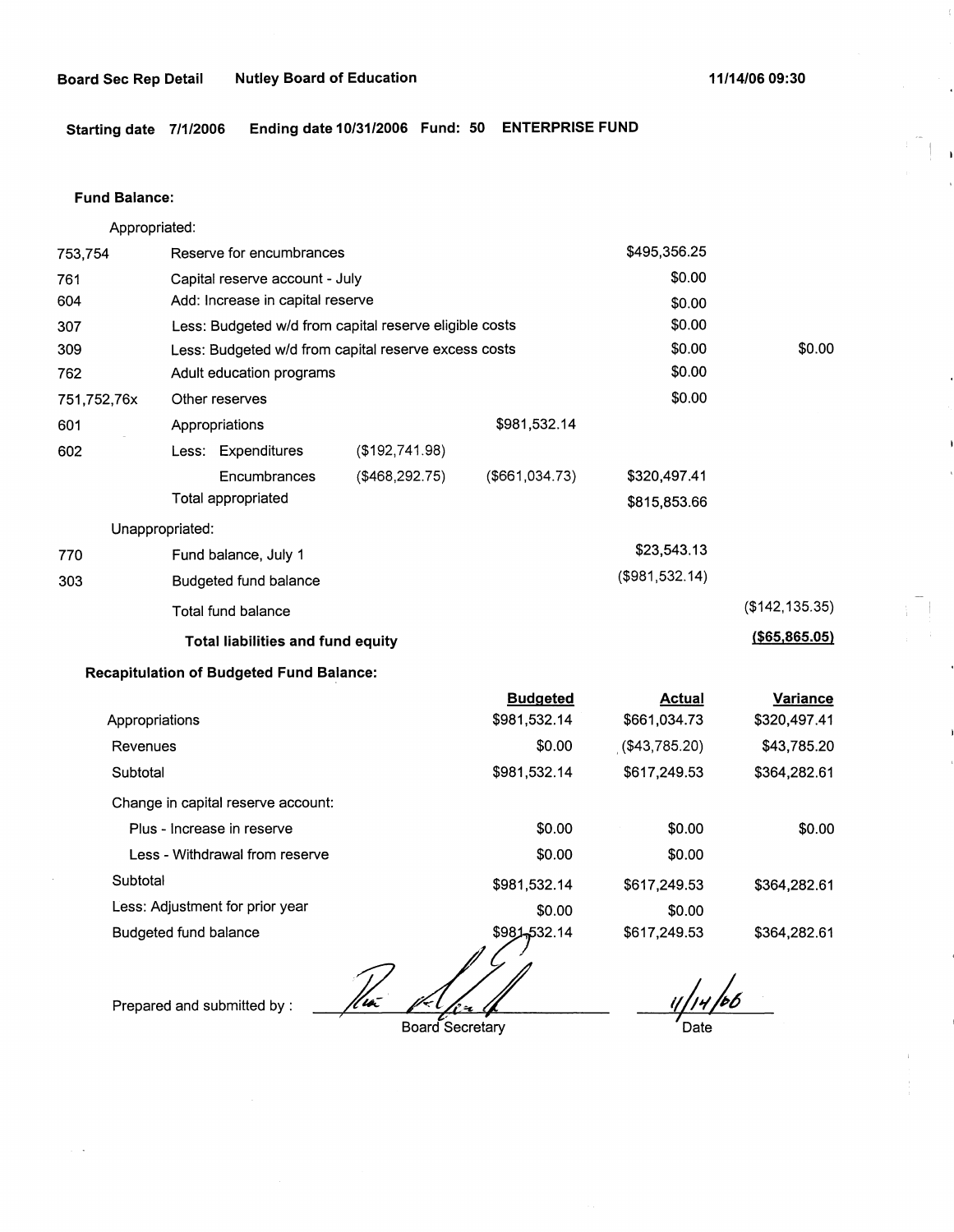# ) Board Sec Rep Detail Nutley Board of Education

**11/14/06 09:30** 

**Starting date 7/1/2006 Ending date 10/31/2006 Fund: 55 EXTENDED DAY** 

|             | <b>Assets and Resources</b>                 |                     |                |
|-------------|---------------------------------------------|---------------------|----------------|
| Assets:     |                                             |                     |                |
| 101         | Cash in bank                                |                     | \$87,204.52    |
| $102 - 106$ | Cash Equivalents                            |                     | \$500.00       |
| 111         | Investments                                 |                     | \$0.00         |
| 116         | Capital Reserve Account                     |                     | \$0.00         |
| 121         | Tax levy Receivable                         |                     | \$0.00         |
|             | Accounts Receivable:                        |                     |                |
| 132         | Interfund                                   | \$38,836.94         |                |
| 141         | Intergovernmental - State                   | \$0.00              |                |
| 142         | Intergovernmental - Federal                 | \$0.00              |                |
| 143         | Intergovernmental - Other                   | \$0.00              |                |
| 153, 154    | Other (net of estimated uncollectable of \$ | \$0.00              | \$38,836.94    |
|             | Loans Receivable:                           |                     |                |
| 131         | Interfund                                   | \$0.00              |                |
| 151, 152    | Other (Net of estimated uncollectable of \$ | \$0.00              | \$0.00         |
|             | Other Current Assets                        |                     | \$0.00         |
|             | <b>Resources:</b>                           |                     |                |
| 301         | <b>Estimated revenues</b>                   | \$0.00              |                |
| 302         | Less revenues                               | $($ \$89,683.69 $)$ | (\$89,683.69)  |
|             | <b>Total assets and resources</b>           |                     | \$36,857.77    |
|             | <b>Liabilities and fund equity</b>          |                     |                |
|             | Liabilities:                                |                     |                |
|             |                                             |                     |                |
| 111 I       | Intergovernmental accounts novable atota    |                     | 0 <sub>n</sub> |

|      | <b>Total liabilities</b>                   | \$186,629.48 |
|------|--------------------------------------------|--------------|
|      | Other current liabilities                  | \$183,840.66 |
| 481  | Deferred revenues                          | \$0.00       |
| 451  | Loans payable                              | \$0.00       |
| 431  | Contracts payable                          | \$0.00       |
| 421  | Accounts payable                           | \$2,788.82   |
| 411. | Intergovernmental accounts payable - state | \$0.00       |